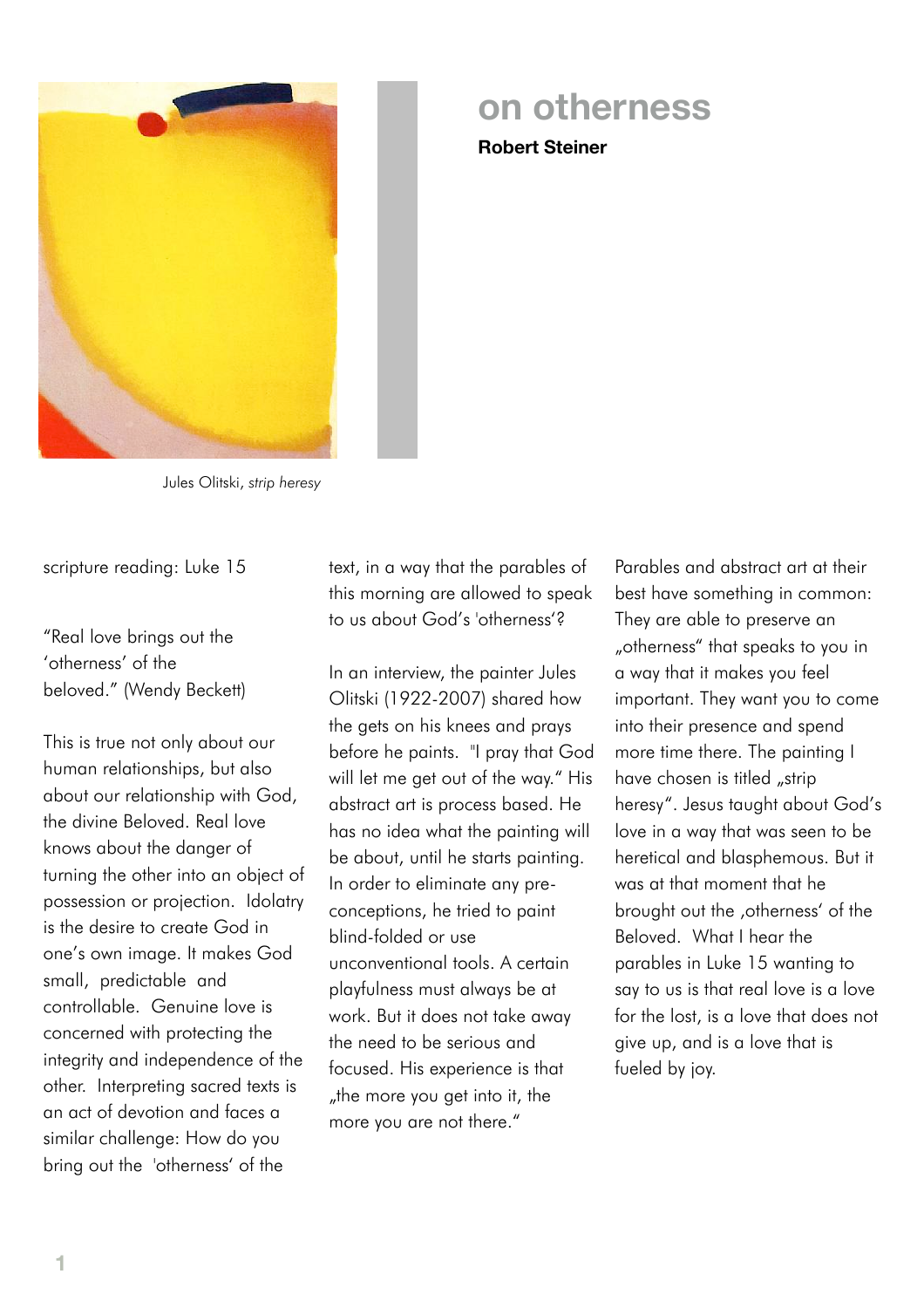## *A love for the lost*

The author of Luke's Gospel makes it very clear what he has identified as the core of God's 'othernesss': It is a profound love for the lost. This is why he positions the three parables of the lost coin, the lost sheep, and the lost son at the centre of the Gospel in chapter 15. The search for the lost lies at the heart of God's vision for the world. It is seen to be one of the fundemental critieria to measure the health of a society. And Jesus is the one who has been sent from head office to evaluate the progress and implement new strategies to transform communities along those basic principles of love and compassion.

It is a radical program that calls for radical personal transformation. Nature can be very harsh and cruel. The principle of selection accepts that what is weak and sick will not survive. What is lost does not have to be found, but should rather be left to die. There are those who believe that culture should simply imitate nature: What is deemed lost is marginalized and even destroyed. It is a barbaric ideology that preaches that some lives have greater value than other lives. Your value is determined by your usefulness, by what you are able to produce or consume. But God's program of a new dawn is meant to challenge us to transcend such barbaric principles and helps us to

live into a stronger commitment to humanize our life together. And Jesus has been tasked with its implementation.

It is through these three parables that Jesus attempts to create a stronger awareness of and sensitivity to the fact that we all want to live and that there is nothing worse than to feel that I am considered as a lost case, not worthy of any help or support. But those committed to resist this ancient "struggle for life", are seen to cross a major threshold into a new realm, a new world, called the kingdom of God, a place where God's justice will slowly but surely prevail and where searching for the lost is a fundamental principle. The ultimate challenge of this vision is: How do we no longer live a life at the expense of other life.

Maybe this is why Jesus portrays the lost in a way that evokes deep empathy: Who doesn't want to be a soft sheep, carried home on someone's shoulder. Who doesn't want to be a coin saved from a dark and dusty corner, finally valued and appreciated. And we should take note that in contrast to Matthew's version of the parable, where the lost sheep goes astray, in Luke the shepherd is the one who looses his or her sheep. This idea is re-inforced by the parable of the woman who looses one of her coins. And does the father of the son not also act irresponsibly when handing over his inheritance so willingly?

In a subtle way Jesus holds the religious leaders to whom he talks to accountable. What is their role in the unfolding drama? It is no good pointing fingers at those deemed lost. To what extent has their own arrogance and selfrighteousness contributed to the most vulnerable feeling rejected not only by them, but also by God? In what ways is the system itself responsible for the plight of the sick and poor? It raises the question of sustainability: How does one search in a way that it also affects the context within which one lives. It has been argued that the woman looking for the coin is acting in a more sustainable and convincing way. She lights a light and cleans up the house. In the end not only the coin is found, but the house is again in order. In contrast, the shepherd only fetches the sheep from the desert without transforming the desert.

What then, if the custodians of law and morality also belong to those that need to be found, rescued from simplistic and unsustainable self-justifications. There is a gentle echo of how the prophet Nathan convicted king David of hypocrisy. David's outrage at injustice turned right against him, when Nathan revealed: You are the man! You are the one who stole the poor man's sheep when you took Uria's wife and sent him to the front line to die. Psychologists remind us to be attentive to those moments when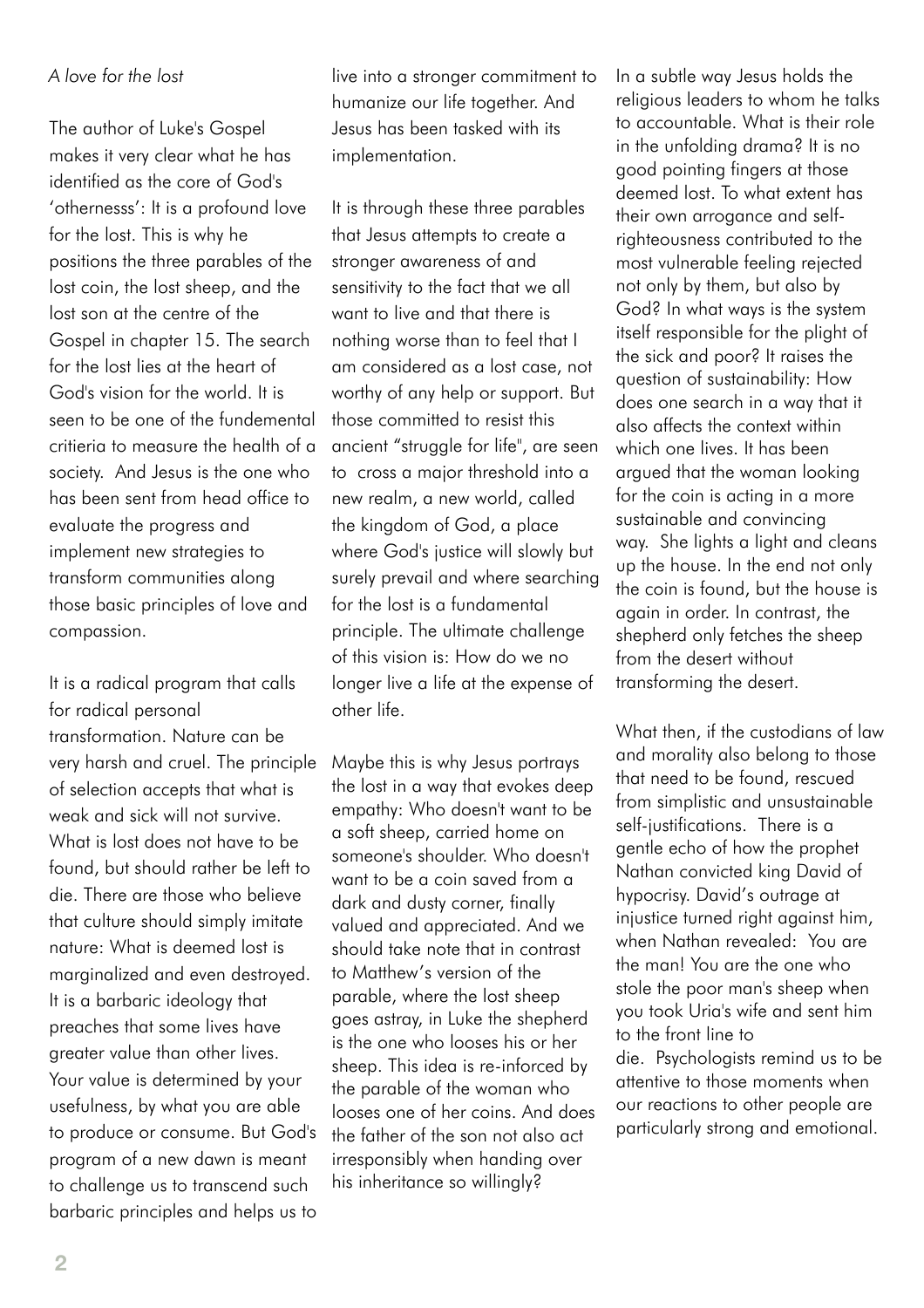This can both be both extreme anger or excessive empathy. Very often they touch something within ourselves, that still needs to be found and owned. The parables complete their "otherness" when they are able to not only evoke empathy for the lost, but to send us all on a search for what is lost within us. This is the beginning of true transformation. This was and is the strength of Jesus' vision: It begins with myself.

After two years of psychodynamic therapy I was confronted with a simple but powerful question: "Robert, who do you try to save?" It was a wonderful set up. I had a personal therapist, a practicing Jew and doctor, with whom I could discuss the challenges of my ministry. The spell was broken, when I realized that I was trying to save myself. Real love brings out the otherness within yourself, the otherness that needs to be embraced.

## *A love that does not give up*

Another aspect of the otherness of God's love is the promise to not ever give up on us. While we find it hard to show such unconditional affection and care, Jesus' parables introduce us to a love that will not stop searching until it has found what is lost. This comes out clearly in the parable of the lost coin. Can a coin turn around? No! A coin can only be found. It cannot do anything to be found. It remains passive. Nethertheless Luke includes the coin in the idea of conversion. Luke imagines a love

for the lost which is independent of those lost wanting or not wanting such love, independent of them turning around or not.

We know very little about the lost sheep. It might very well have tried to run away further, when it saw the shepherd - out of resentment towards the shepherds neglect or out of a desire for freedom. But maybe a sheep's emotional make up is not as complex as ours. What matter is that the shepherd cares for the sheep independently of its behavior. The search is unconditional. It gives expression to the experience that God gives value to each human being independent of their behavior, no matter how lost they are. God looks for human beings even if they do not look for God. We might give up on people, but God will not.

In Spain, for almost two weeks, a team of 300 people tried to rescue a two year old who had fallen into a borehole - 100 meters deep, but only 25 centimeters wide. The family were out in the country side for a picnic. The child explored the surroundings and fell into an an abandoned and open borehole. We cannot imagine what the family went through. Day and night the rescue team tried to drill a second, parallel and wider hole in order to then create a tunnel to reach the child. There was hope at the beginning, but extremely hard rocks slowed down the drilling work. In the end they managed to reach the child, but came too late. Despite the defeat and disappointment,

the dedication of those 300 people to save the child remains an inspiration to all of us. Their devotion and commitment affirmed the child's unique value and dignity. The Talmud reminds us: "Whoever saves a life, it is considered as if the saves and entire world." (Jerusalem Talmud Sanhedrin 4:1)

When I get to watch a German crime series, I am always astounded of the size of the team seconded to solve a murder case. Unfortunately, very often this is not the case in Cape Town. It all depends where the murders happens and which police station is involved. Sadly especially those stations who have to deal with high murder rates are understaffed and overworked. Some lives are still considered more valuable than other lives. Apartheid's legacy keeps opening up old wounds. Family and community members searching deserted fields for a missing child are sadly not an uncommon sight.

But the challenge of not giving up also affects those whose work is concerned with finding those deemed lost by society. There is a poem by Erich Fried that speaks to that daily struggle of not giving up hope and the pressure at time to justify one's ongoing dedication to a certain cause or person. The poem is titled "It is what it is":